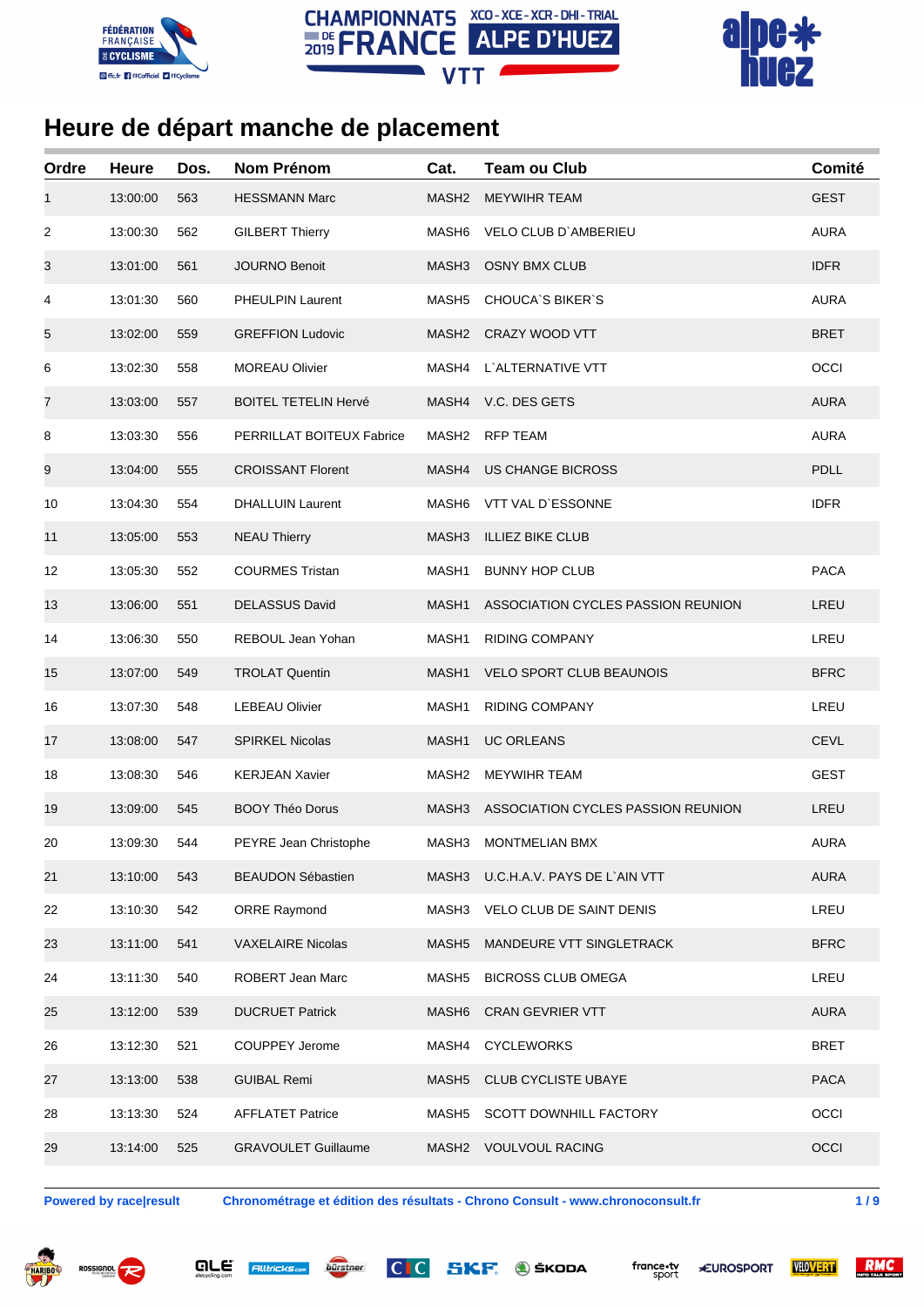





| Ordre | Heure    | Dos. | <b>Nom Prénom</b>             | Cat.              | <b>Team ou Club</b>                         | Comité      |
|-------|----------|------|-------------------------------|-------------------|---------------------------------------------|-------------|
| 30    | 13:14:30 | 537  | <b>GASPARD Grégory</b>        | MASH2             | EVOLUTION VTT ST DIE                        | <b>GEST</b> |
| 31    | 13:15:00 | 536  | <b>WILCZYNSKI Eric</b>        | MASH <sub>6</sub> | <b>US CAGNES/MER VTT</b>                    | <b>PACA</b> |
| 32    | 13:15:30 | 535  | LESCURE Jean Luc              | MASH7             | US CAGNES/MER VTT                           | <b>PACA</b> |
| 33    | 13:16:00 | 522  | RIZZO Bruno                   | MASH <sub>6</sub> | DORVAL AM                                   | <b>AURA</b> |
| 34    | 13:16:30 | 534  | <b>FELICE Martial</b>         | MASH3             | VC VTT MONT D'OR                            | <b>BFRC</b> |
| 35    | 13:17:00 | 533  | ROUTIN Stéphane               | MASH4             | U.C.H.A.V. PAYS DE L`AIN VTT                | <b>AURA</b> |
| 36    | 13:17:30 | 523  | <b>DALVET Pierre</b>          | MASH4             | <b>SCOTT BIOFRAIS SAINT JULIEN</b>          | <b>AURA</b> |
| 37    | 13:18:00 | 532  | PELTRAULT Frédéric            | MASH <sub>5</sub> | <b>LOURDES VTT</b>                          | OCCI        |
| 38    | 13:18:30 | 531  | <b>GUICHARD Stéphane</b>      | MASH4             | ARC MOUNTAIN BIKE CLUB                      | <b>AURA</b> |
| 39    | 13:19:00 | 530  | <b>BOUVIER Lionel</b>         | MASH4             | US CAGNES/MER VTT                           | <b>PACA</b> |
| 40    | 13:19:30 | 529  | AIO Rémi                      | MASH1             | <b>LOURDES VTT</b>                          | OCCI        |
| 41    | 13:20:00 | 528  | <b>GAL Stéphane</b>           | MASH4             | ARC MOUNTAIN BIKE CLUB                      | <b>AURA</b> |
| 42    | 13:20:30 | 527  | <b>BOUCHEZ Maxime</b>         | MASH4             | <b>CALVISSON VTT</b>                        | OCCI        |
| 43    | 13:21:00 | 526  | <b>WEIDNER Matthieu</b>       | MASH4             | ARIEGENDURO                                 | OCCI        |
| 44    | 13:21:30 | 505  | <b>GEORGES Pierre Charles</b> | MASH1             | COMMENCAL 100%                              | <b>GEST</b> |
| 45    | 13:22:00 | 504  | PACCARD Yoann                 | MASH3             | VTT CONLIEGE-JURA-BASSIN DE LONS LE SAUNIER | <b>BFRC</b> |
| 46    | 13:22:30 | 508  | <b>BRUNI Jean Pierre</b>      | MASH <sub>6</sub> | US CAGNES VTT                               | <b>PACA</b> |
| 47    | 13:23:00 | 503  | <b>COLLET Julien</b>          | MASH <sub>2</sub> | DORVAL AM                                   | <b>AURA</b> |
| 48    | 13:23:30 | 507  | <b>JULIEN Robert</b>          | MASH4             | LACHTOUTEAM CVN                             | OCCI        |
| 49    | 13:24:00 | 506  | ROVIGO Paul                   | MASH1             | US CAGNES/MER VTT                           | <b>PACA</b> |
| 50    | 13:24:30 | 502  | <b>HENAFF Ivan</b>            | MASH1             | LOURDES VTT                                 | OCCI        |
| 51    | 13:25:00 | 501  | NICOLE Olivier                | MASH1             | <b>FREEMAN</b>                              | OCCI        |
| 52    | 13:28:00 | 291  | <b>DHALLUIN Mathieu</b>       | <b>ELIH</b>       | VTT VAL D'ESSONNE                           | <b>IDFR</b> |
| 53    | 13:28:30 | 290  | <b>JUSTINO Jules</b>          | CADH              | US CAGNES/MER VTT                           | <b>PACA</b> |
| 54    | 13:29:00 | 289  | <b>INGRAND Basile</b>         | <b>ELIH</b>       | VTT VALLEE DU BOEL                          | <b>BRET</b> |
| 55    | 13:29:30 | 288  | <b>MERCIER Louis</b>          | <b>ELIH</b>       | ARC MOUNTAIN BIKE CLUB                      | <b>AURA</b> |
| 56    | 13:30:00 | 287  | <b>MERCIER Jules</b>          | <b>ELIH</b>       | ARC MOUNTAIN BIKE CLUB                      | <b>AURA</b> |
| 57    | 13:30:30 | 286  | <b>TAIANI Marc Ange</b>       | CADH              | ASSOCIATION CYCLES PASSION REUNION          | LREU        |
| 58    | 13:31:00 | 285  | <b>ARMAND Clement</b>         | <b>JUNH</b>       | PAS DE JAMBE PAS DE CHOCOLAT                | PACA        |

**Powered by race|result Chronométrage et édition des résultats - Chrono Consult - www.chronoconsult.fr 2 / 9**







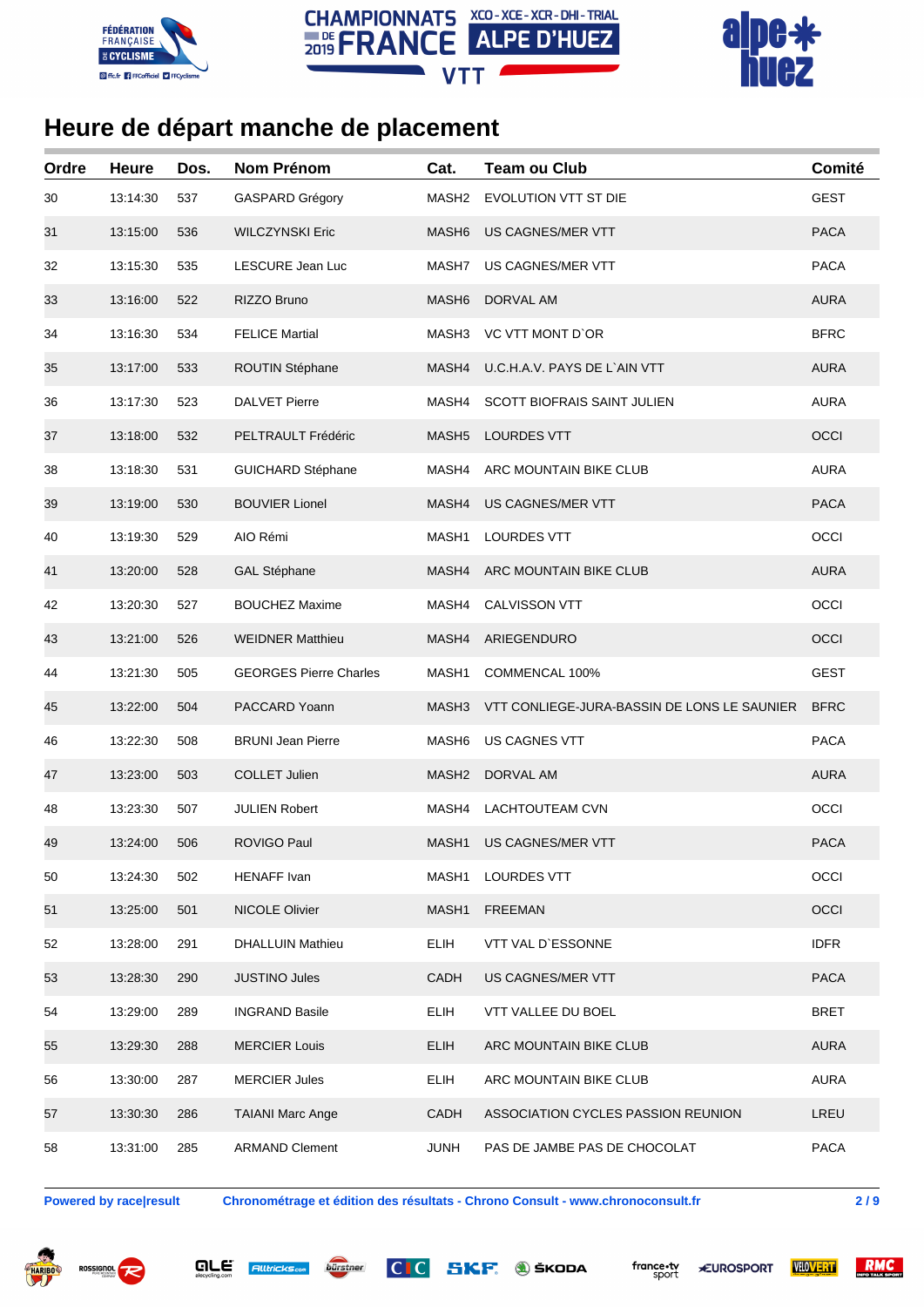





| Ordre | <b>Heure</b> | Dos. | <b>Nom Prénom</b>              | Cat.        | <b>Team ou Club</b>                | Comité      |
|-------|--------------|------|--------------------------------|-------------|------------------------------------|-------------|
| 59    | 13:31:30     | 284  | <b>CAZET Alex</b>              | <b>JUNH</b> | ASSOCIATION CYCLES PASSION REUNION | LREU        |
| 60    | 13:32:00     | 283  | PARODI Gaëtan                  | <b>JUNH</b> | <b>BLAUSASC VTT 06</b>             | <b>PACA</b> |
| 61    | 13:32:30     | 282  | <b>GAUVIN Théo</b>             | <b>ELIH</b> | ASSOCIATION CYCLES PASSION REUNION | LREU        |
| 62    | 13:33:00     | 281  | <b>GESLIN Hugo Marc Pierre</b> | CADH        | <b>FULL RIDE TEAM</b>              | LREU        |
| 63    | 13:33:30     | 280  | <b>DEMOLLIERE Maxime</b>       | CADH        | <b>OCC ANTIBES</b>                 | <b>PACA</b> |
| 64    | 13:34:00     | 279  | <b>MARTIN Loïc</b>             | CADH        | ASSOCIATION CYCLES PASSION REUNION | LREU        |
| 65    | 13:34:30     | 278  | <b>ROBERT Maxime</b>           | CADH        | <b>BICROSS CLUB OMEGA</b>          | LREU        |
| 66    | 13:35:00     | 277  | <b>MATHIEU Theo</b>            | CADH        | V.T.T. RANDO 04 DIGNE LES BAINS    | <b>PACA</b> |
| 67    | 13:35:30     | 276  | <b>COULOUD Thomas</b>          | <b>JUNH</b> | V.S. ROMANAIS PEAGEOIS             | <b>AURA</b> |
| 68    | 13:36:00     | 275  | <b>FRANCOZ Alix</b>            | CADH        | <b>ROC VTT</b>                     | <b>AURA</b> |
| 69    | 13:36:30     | 274  | <b>MERCK Mathis</b>            | CADH        | <b>CYCL HAUT MAURIENNAIS</b>       | <b>AURA</b> |
| 70    | 13:37:00     | 273  | <b>APPOLINAIRE Nathan</b>      | CADH        | <b>B.C. LIVRONNAIS</b>             | <b>AURA</b> |
| 71    | 13:37:30     | 272  | <b>ROUDIL Corentin</b>         | <b>ELIH</b> | VELO CLUB MENDE LOZERE             | OCCI        |
| 72    | 13:38:00     | 271  | <b>BERNAD Tom</b>              | CADH        | <b>VELO CLUB RODEZ</b>             | OCCI        |
| 73    | 13:38:30     | 270  | <b>GOMES Paul</b>              | <b>ELIH</b> | DESCENDEURS DE LA MINE             | <b>BRET</b> |
| 74    | 13:39:00     | 269  | <b>SERPAGGI Emilien</b>        | CADH        | VSC BEAUNE 21                      | <b>BFRC</b> |
| 75    | 13:39:30     | 268  | <b>AFFLATET Antoine</b>        | <b>ELIH</b> | <b>VOULVOUL RACING</b>             | OCCI        |
| 76    | 13:40:00     | 267  | <b>RUHLMANN Théo</b>           | JUNH        | <b>TEAM BULLS FRANCE</b>           | <b>GEST</b> |
| 77    | 13:40:30     | 266  | <b>BORT Mathis</b>             | <b>CADH</b> | <b>FREEMAN</b>                     | OCCI        |
| 78    | 13:41:00     | 265  | LE MARCHAND Arthur             | CADH        | ECOLE VTT DU LIE                   | <b>BRET</b> |
| 79    | 13:41:30     | 264  | DE BOISSIEU Lucas              | CADH        | <b>CSO MILLAU</b>                  | OCCI        |
| 80    | 13:42:00     | 263  | <b>ESCUDERO Yassine</b>        | <b>JUNH</b> | CALVISSON VTT                      | OCCI        |
| 81    | 13:42:30     | 262  | <b>BERNELIN Tristan</b>        | <b>CADH</b> | <b>VELO CLUB DU SENONAIS</b>       | <b>BFRC</b> |
| 82    | 13:43:00     | 261  | <b>DEBESSON Antonin</b>        | <b>JUNH</b> | <b>BMX CLUB DE HYERES</b>          | <b>PACA</b> |
| 83    | 13:43:30     | 260  | <b>DOUCHET Baptiste</b>        | CADH        | <b>BLAUSASC VTT 06</b>             | <b>PACA</b> |
| 84    | 13:44:00     | 259  | <b>COMTE Guillaume</b>         | <b>ELIH</b> | <b>VELO SPORT BRIVADOIS</b>        | <b>AURA</b> |
| 85    | 13:44:30     | 258  | RIBERO Logan                   | CADH        | AMSL FREJUS VTT LE CLUB            | <b>PACA</b> |
| 86    | 13:45:00     | 257  | <b>TRONCALE Sylvain</b>        | CADH        | US CAGNES/MER VTT                  | <b>PACA</b> |
| 87    | 13:45:30     | 256  | <b>DAVID Gillian</b>           | CADH        | <b>BLAUSASC VTT 06</b>             | <b>PACA</b> |

**Powered by race|result Chronométrage et édition des résultats - Chrono Consult - www.chronoconsult.fr 3 / 9**







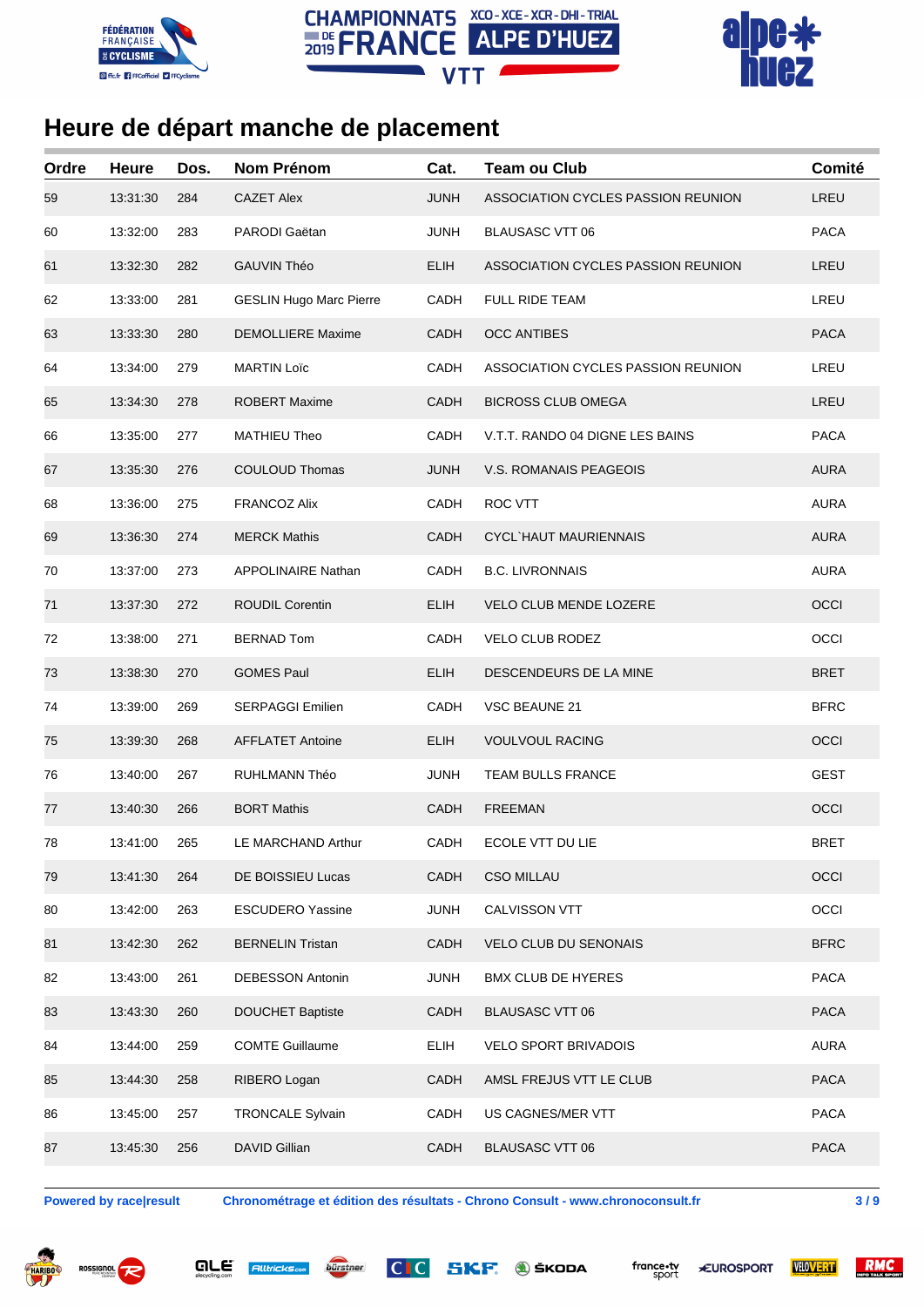





| Ordre | <b>Heure</b> | Dos. | <b>Nom Prénom</b>          | Cat.        | <b>Team ou Club</b>                | Comité      |
|-------|--------------|------|----------------------------|-------------|------------------------------------|-------------|
| 88    | 13:46:00     | 255  | <b>BOUTHET Guewenn</b>     | CADH        | JARNAC V.T.T.                      | <b>NOAQ</b> |
| 89    | 13:46:30     | 254  | <b>JEANDEL Louis</b>       | <b>ELIH</b> | <b>VC AUBUSSON</b>                 | <b>NOAQ</b> |
| 90    | 13:47:00     | 253  | <b>MUSY Josselin</b>       | CADH        | <b>VTT ORGELET</b>                 | <b>BFRC</b> |
| 91    | 13:47:30     | 252  | DAVID Tom                  | <b>JUNH</b> | SUD ROUSSILLON CYCLISME            | OCCI        |
| 92    | 13:48:00     | 251  | <b>CONSTANT Nicolas</b>    | CADH        | US CAGNES/MER VTT                  | <b>PACA</b> |
| 93    | 13:48:30     | 250  | <b>FOUGERAT Etienne</b>    | <b>JUNH</b> | ARC MOUNTAIN BIKE CLUB             | <b>AURA</b> |
| 94    | 13:49:00     | 249  | DAMIANI Aurélien           | <b>JUNH</b> | <b>VC FIDELIO MANOM</b>            | <b>GEST</b> |
| 95    | 13:49:30     | 248  | <b>STEPHAN Malo</b>        | <b>ELIH</b> | DESCENDEURS DE LA MINE             | <b>BRET</b> |
| 96    | 13:50:00     | 247  | <b>MUSY Yannis</b>         | <b>JUNH</b> | VELO CLUB DOLOIS                   | <b>BFRC</b> |
| 97    | 13:50:30     | 246  | EPITALON Raphaël           | <b>ELIH</b> | <b>SCOTT BIOFRAIS SAINT JULIEN</b> | <b>AURA</b> |
| 98    | 13:51:00     | 245  | <b>LETELLIER Nicolas</b>   | JUNH        | <b>VTT ORGELET</b>                 | <b>BFRC</b> |
| 99    | 13:51:30     | 244  | <b>FABREGUE Theo</b>       | <b>JUNH</b> | PAS DE JAMBE PAS DE CHOCOLAT       | <b>PACA</b> |
| 100   | 13:52:00     | 243  | <b>TOURAILLE Clement</b>   | <b>ELIH</b> | <b>CREUSE OXYGENE</b>              | <b>NOAQ</b> |
| 101   | 13:52:30     | 242  | <b>FABREGUE Nathan</b>     | <b>CADH</b> | PAS DE JAMBE PAS DE CHOCOLAT       | <b>PACA</b> |
| 102   | 13:53:00     | 241  | FAUVERNIER Kenny           | <b>ELIH</b> | <b>U.C.JOINVILLE VALLAGE</b>       | <b>GEST</b> |
| 103   | 13:53:30     | 240  | <b>BAUSCHERT Alan</b>      | <b>ELIH</b> | <b>VC FIDELIO MANOM</b>            | <b>GEST</b> |
| 104   | 13:54:00     | 239  | <b>FAURE VINCENT Johan</b> | JUNH        | V.C. MOYENNE DURANCE               | <b>PACA</b> |
| 105   | 13:54:30     | 238  | GIBLASSE FEBVRE Thao       | CADH        | <b>BRULON LOISIRS VTT NATURE</b>   | <b>PDLL</b> |
| 106   | 13:55:00     | 237  | <b>ROSSIGNOL Eliot</b>     | <b>JUNH</b> | <b>SINGLETRACKS</b>                | <b>NOAQ</b> |
| 107   | 13:55:30     | 236  | <b>DILIGENT Alexis</b>     | <b>JUNH</b> | <b>CLIC CHAMBERY SAVOIE</b>        | <b>AURA</b> |
| 108   | 13:56:00     | 235  | <b>MEZINE Quentin</b>      | CADH        | <b>US FRONTON</b>                  | OCCI        |
| 109   | 13:56:30     | 234  | POIROT Kévin               | <b>ELIH</b> | LA BRESSAUDE ROUE VERTE            | <b>GEST</b> |
| 110   | 13:57:00     | 233  | FOUILLIT Benjamin          | CADH        | V C PAYS DE SAINT-FLOUR            | <b>AURA</b> |
| 111   | 13:57:30     | 232  | <b>MARTIN Cédric</b>       | <b>ELIH</b> | <b>BLAUSASC VTT 06</b>             | <b>PACA</b> |
| 112   | 13:58:00     | 231  | <b>VOCANSON Guillaume</b>  | <b>ELIH</b> | <b>GOLENE EVASION</b>              | <b>AURA</b> |
| 113   | 13:58:30     | 230  | <b>BILLIE Boris</b>        | CADH        | V C PAYS DE SAINT-FLOUR            | <b>AURA</b> |
| 114   | 13:59:00     | 229  | <b>DUARTE Nicolas</b>      | <b>ELIH</b> | <b>VTT CHARTREUSE</b>              | <b>AURA</b> |
| 115   | 13:59:30     | 228  | <b>NOHARET Romain</b>      | CADH        | <b>FREEMAN</b>                     | OCCI        |
| 116   | 14:00:00     | 227  | <b>GENEUIL Aurelien</b>    | <b>JUNH</b> | JARNAC V.T.T.                      | <b>NOAQ</b> |

**Powered by race|result Chronométrage et édition des résultats - Chrono Consult - www.chronoconsult.fr 4 / 9**







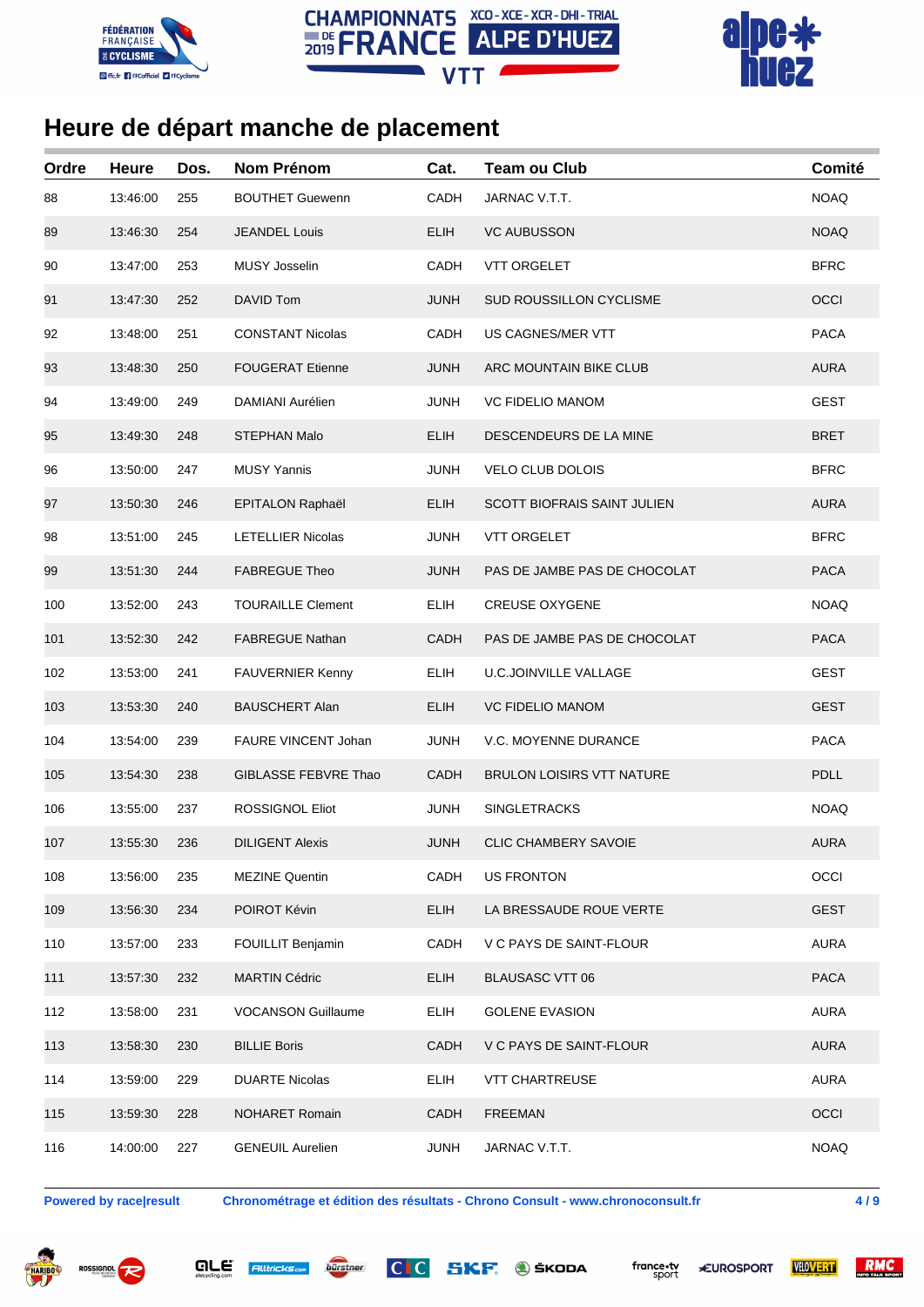





| Ordre | <b>Heure</b> | Dos. | <b>Nom Prénom</b>        | Cat.        | <b>Team ou Club</b>                     | Comité      |
|-------|--------------|------|--------------------------|-------------|-----------------------------------------|-------------|
| 117   | 14:00:30     | 226  | <b>MICHAUD Gregoire</b>  | <b>JUNH</b> | JARNAC V.T.T.                           | <b>NOAQ</b> |
| 118   | 14:01:00     | 292  | <b>MALZIEU Bastien</b>   | <b>ELIH</b> | AC ORSAY                                | <b>IDFR</b> |
| 119   | 14:01:30     | 225  | <b>CANET Nathan</b>      | CADH        | <b>VOULVOUL RACING</b>                  | OCCI        |
| 120   | 14:02:00     | 223  | PEIZERAT Emile           | <b>JUNH</b> | <b>GRESI FREE RIDE</b>                  | <b>AURA</b> |
| 121   | 14:02:30     | 222  | <b>MOSNIER Alexandre</b> | <b>ELIH</b> | <b>BESSE SUPER-BESSE</b>                | <b>AURA</b> |
| 122   | 14:03:00     | 221  | <b>JUSTINO Victor</b>    | CADH        | US CAGNES/MER VTT                       | <b>PACA</b> |
| 123   | 14:03:30     | 220  | <b>BOSCHET Ewen</b>      | <b>JUNH</b> | <b>VELO TAUPONT</b>                     | <b>BRET</b> |
| 124   | 14:04:00     | 219  | <b>CHANEL Maxime</b>     | <b>ELIH</b> | TC CONCEPT                              | <b>AURA</b> |
| 125   | 14:04:30     | 218  | <b>RIOLLET Mathias</b>   | <b>JUNH</b> | <b>VELO CLUB BELINOIS</b>               | <b>PDLL</b> |
| 126   | 14:05:00     | 217  | <b>VAISSE Malou</b>      | CADH        | PAS DE JAMBE PAS DE CHOCOLAT            | <b>PACA</b> |
| 127   | 14:05:30     | 216  | <b>NOHARET Florian</b>   | CADH        | <b>FREEMAN</b>                          | OCCI        |
| 128   | 14:06:00     | 215  | <b>MOREL Nicolas</b>     | CADH        | US CAGNES/MER VTT                       | <b>PACA</b> |
| 129   | 14:06:30     | 214  | <b>MUNOZ Xavier</b>      | <b>JUNH</b> | CLUB VTT D'IRIGNY (JSI)                 | <b>AURA</b> |
| 130   | 14:07:00     | 213  | <b>BERNAD Enzo</b>       | CADH        | <b>FREEMAN</b>                          | OCCI        |
| 131   | 14:07:30     | 212  | <b>MASSONIE Florian</b>  | <b>ELIH</b> | BEARN VTT 64                            | <b>NOAQ</b> |
| 132   | 14:08:00     | 211  | <b>DALVET Florent</b>    | CADH        | SCOTT BIOFRAIS SAINT JULIEN             | <b>AURA</b> |
| 133   | 14:08:30     | 210  | <b>LOHNER Alexandre</b>  | <b>ELIH</b> | <b>CRAN GEVRIER VTT</b>                 | <b>AURA</b> |
| 134   | 14:09:00     | 209  | COSSE Tom                | <b>JUNH</b> | PEUJARD VELO CLUB - SECTION COMPETITION | <b>NOAQ</b> |
| 135   | 14:09:30     | 208  | ANGLADE Maël             | CADH        | <b>ADDICTION DOWNHILL</b>               | OCCI        |
| 136   | 14:10:00     | 207  | <b>BELLOT Elie</b>       | JUNH        | PAS DE JAMBE PAS DE CHOCOLAT            | <b>PACA</b> |
| 137   | 14:10:30     | 206  | <b>GOUTAUDIER Théo</b>   | <b>JUNH</b> | TC CONCEPT                              | <b>AURA</b> |
| 138   | 14:11:00     | 205  | PETIOT Mathis            | <b>JUNH</b> | A A MOUNTAIN-BIKE                       | <b>AURA</b> |
| 139   | 14:11:30     | 204  | <b>DELATTRE Gauthier</b> | <b>JUNH</b> | <b>XTREM BIKE</b>                       | <b>PACA</b> |
| 140   | 14:12:00     | 203  | CAZAUX Leo               | <b>JUNH</b> | <b>UCS ANGLET</b>                       | <b>NOAQ</b> |
| 141   | 14:12:30     | 202  | <b>CANET Nicolas</b>     | <b>ELIH</b> | <b>VOULVOUL RACING</b>                  | OCCI        |
| 142   | 14:13:00     | 201  | <b>BRIOLE Evan</b>       | <b>JUNH</b> | LOURDES VTT                             | OCCI        |
| 143   | 14:13:30     | 65   | <b>CHOLLEY Geoffrey</b>  | <b>ELIH</b> | <b>REMIREMONT VTT</b>                   | <b>GEST</b> |
| 144   | 14:14:00     | 64   | PIGEON Hugo              | <b>ELIH</b> | <b>CREUSE OXYGENE</b>                   | <b>NOAQ</b> |
| 145   | 14:14:30     | 63   | <b>HEBERT Ambroise</b>   | <b>ELIH</b> | ALPES MANCELLES RIDE                    | PDLL        |
|       |              |      |                          |             |                                         |             |

**Powered by race|result Chronométrage et édition des résultats - Chrono Consult - www.chronoconsult.fr 5 / 9**







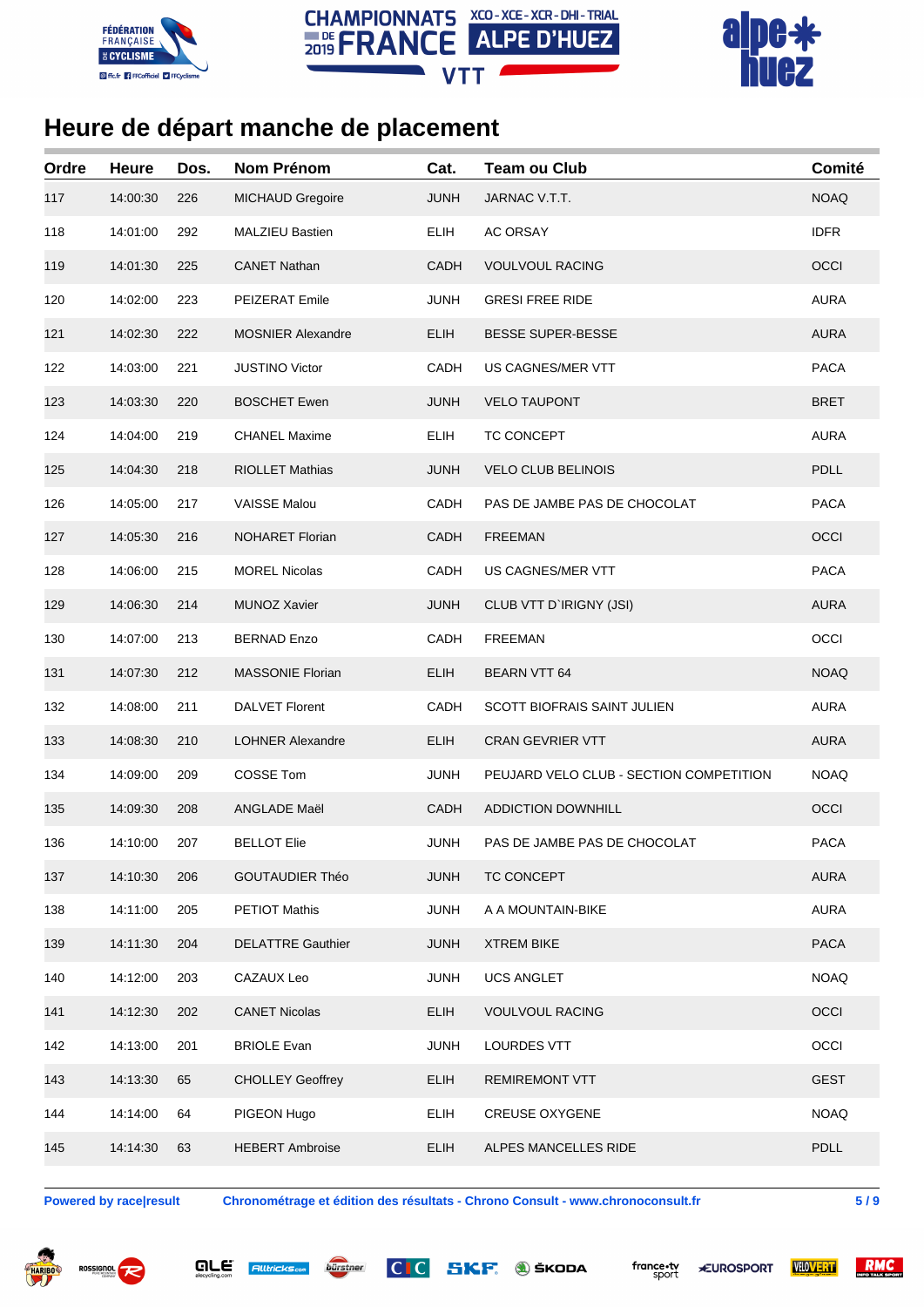





| Ordre | <b>Heure</b> | Dos. | <b>Nom Prénom</b>                | Cat.        | <b>Team ou Club</b>                    | Comité      |
|-------|--------------|------|----------------------------------|-------------|----------------------------------------|-------------|
| 146   | 14:15:00     | 90   | <b>DILIGENT Bastien</b>          | <b>ELIH</b> | <b>CLIC CHAMBERY SAVOIE</b>            | <b>AURA</b> |
| 147   | 14:15:30     | 89   | <b>BRECHIGNAC DENIS Lancelot</b> | <b>ELIH</b> | ARC MOUNTAIN BIKE CLUB                 | <b>AURA</b> |
| 148   | 14:16:00     | 88   | <b>BAUNIER Lucas</b>             | <b>JUNH</b> | JARNAC V.T.T.                          | <b>NOAQ</b> |
| 149   | 14:16:30     | 62   | <b>SUPPER Pierre</b>             | <b>ELIH</b> | <b>VELO TOUT TERRAIN CHAUMONTAIS</b>   | <b>GEST</b> |
| 150   | 14:17:00     | 87   | <b>COUMES Paulin</b>             | CADH        | L'ALTERNATIVE VTT                      | OCCI        |
| 151   | 14:17:30     | 86   | <b>BINET Tom</b>                 | <b>CADH</b> | AMSL FREJUS VTT LE CLUB                | <b>PACA</b> |
| 152   | 14:18:00     | 85   | <b>SALAUN Mael</b>               | <b>ELIH</b> | <b>BEARN VTT 64</b>                    | <b>NOAQ</b> |
| 153   | 14:18:30     | 84   | <b>GIRONDE Mael</b>              | <b>CADH</b> | <b>MTB MARTIGUES</b>                   | <b>PACA</b> |
| 154   | 14:19:00     | 83   | <b>DALVET Denis</b>              | <b>ELIH</b> | <b>SCOTT BIOFRAIS SAINT JULIEN</b>     | <b>AURA</b> |
| 155   | 14:19:30     | 82   | POMME ST GAUDENS Maxime          | <b>JUNH</b> | <b>LAVAL CYCLISME 53 VTT</b>           | <b>PDLL</b> |
| 156   | 14:20:00     | 81   | <b>LEBOUCHER Mathieu</b>         | CADH        | <b>FREEMAN</b>                         | OCCI        |
| 157   | 14:20:30     | 80   | NICON Jérémy                     | <b>ELIH</b> | A A MOUNTAIN-BIKE                      | <b>AURA</b> |
| 158   | 14:21:00     | 79   | <b>OLLIER Thomas</b>             | CADH        | <b>VELO CLUB LODEVOIS</b>              | OCCI        |
| 159   | 14:21:30     | 61   | SELTZ Benjamin                   | <b>ELIH</b> | <b>MOLSHEIM FUN BIKE</b>               | <b>GEST</b> |
| 160   | 14:22:00     | 60   | <b>CONSEILLE Timai</b>           | <b>ELIH</b> | US CAGNES VTT                          | <b>PACA</b> |
| 161   | 14:22:30     | 78   | PETIT Tristan                    | <b>ELIH</b> | BESSE SUPER-BESSE                      | <b>AURA</b> |
| 162   | 14:23:00     | 77   | <b>BENEVENS Lucas</b>            | CADH        | VTT 4X DE COMBES                       | OCCI        |
| 163   | 14:23:30     | 76   | <b>LATELTIN Hugo</b>             | <b>ELIH</b> | LIBER'T CYCLE                          | <b>NORM</b> |
| 164   | 14:24:00     | 75   | <b>FAUCENSTIER Clément</b>       | ELIH        | TC CONCEPT                             | <b>BFRC</b> |
| 165   | 14:24:30     | 74   | <b>ARNAUD Romain</b>             | <b>JUNH</b> | PAS DE JAMBE PAS DE CHOCOLAT           | <b>PACA</b> |
| 166   | 14:25:00     | 73   | <b>GUICHARD Léo</b>              | CADH        | ARC MOUNTAIN BIKE CLUB                 | <b>AURA</b> |
| 167   | 14:25:30     | 59   | MAUPAS Jordan                    | <b>ELIH</b> | <b>AC ORSAY</b>                        | <b>IDFR</b> |
| 168   | 14:26:00     | 72   | MASSEGLIA Lorenzo                | CADH        | <b>BLAUSASC VTT 06</b>                 | <b>PACA</b> |
| 169   | 14:26:30     | 58   | <b>GUEDARD Sam</b>               | <b>ELIH</b> | VTT VALLEE DU BOEL                     | <b>BRET</b> |
| 170   | 14:27:00     | 71   | <b>JULIEN Calvin</b>             | <b>ELIH</b> | <b>LACHTOUTEAM CVN</b>                 | OCCI        |
| 171   | 14:27:30     | 70   | <b>GILBERT Arsène</b>            | <b>CADH</b> | VELO CLUB D'AMBERIEU                   | <b>AURA</b> |
| 172   | 14:28:00     | 57   | DURSAP Robin                     | <b>ELIH</b> | <b>CREUSE OXYGENE</b>                  | <b>NOAQ</b> |
| 173   | 14:28:30     | 56   | <b>JUNG Gautier</b>              | <b>ELIH</b> | CC ETUPES LE DOUBS PAYS DE MONTBELIARD | <b>BFRC</b> |
| 174   | 14:29:00     | 55   | <b>JOUET PASTRE Martin</b>       | <b>ELIH</b> | X1 RACING                              | OCCI        |

**Powered by race|result Chronométrage et édition des résultats - Chrono Consult - www.chronoconsult.fr 6 / 9**









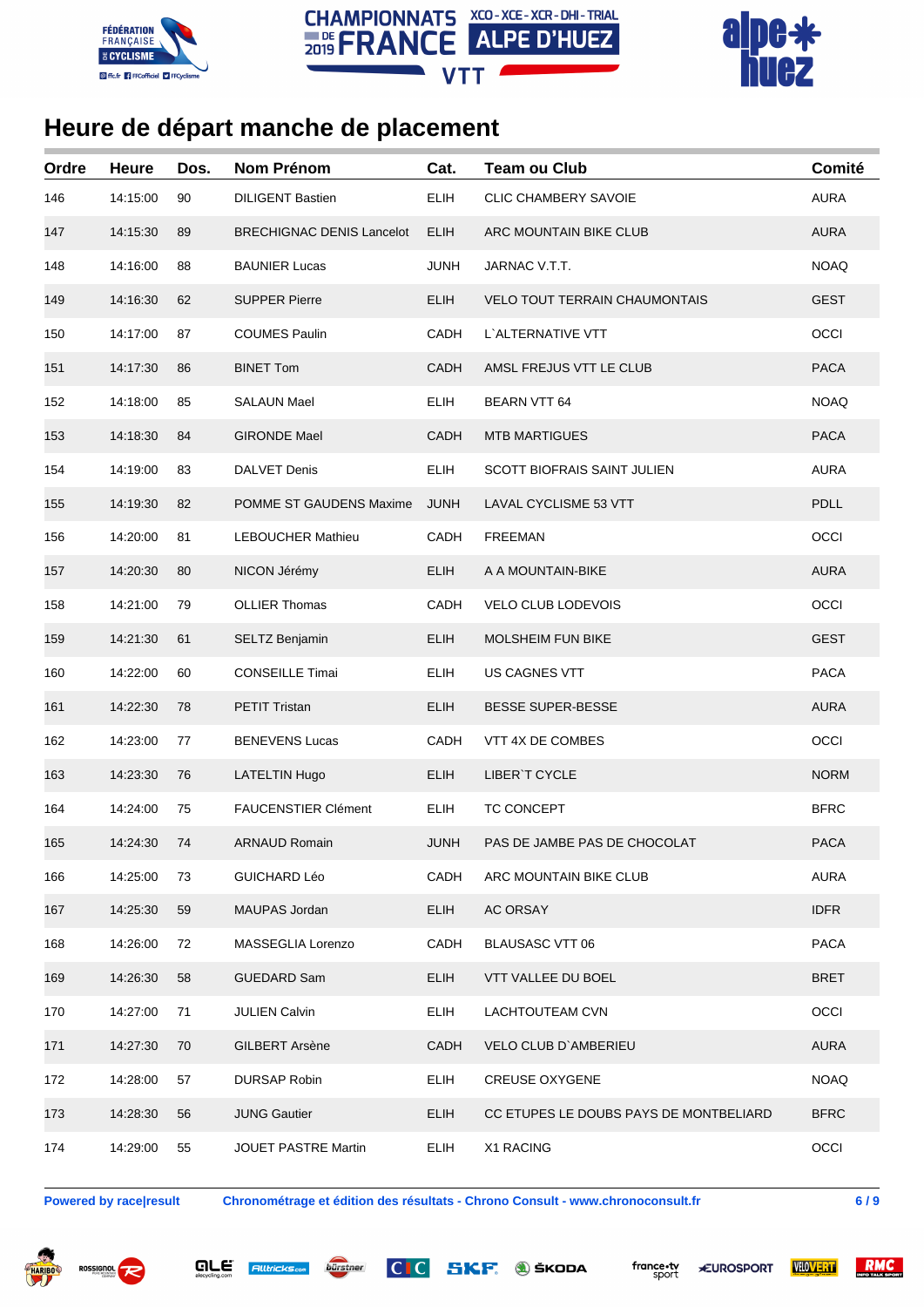





| Ordre | <b>Heure</b> | Dos. | <b>Nom Prénom</b>           | Cat.        | <b>Team ou Club</b>                | Comité      |
|-------|--------------|------|-----------------------------|-------------|------------------------------------|-------------|
| 175   | 14:29:30     | 54   | PECOUL Gaël                 | <b>ELIH</b> | SCOTT BIOFRAIS SAINT JULIEN        | <b>AURA</b> |
| 176   | 14:30:00     | 69   | <b>GUILLO Tom</b>           | CADH        | US CAGNES VTT                      | <b>PACA</b> |
| 177   | 14:30:30     | 68   | <b>GARCIN Johan</b>         | <b>JUNH</b> | <b>BMX PUGET VILLE</b>             | <b>PACA</b> |
| 178   | 14:31:00     | 67   | <b>CHATANAY Romain</b>      | <b>JUNH</b> | <b>SCOTT BIOFRAIS SAINT JULIEN</b> | <b>AURA</b> |
| 179   | 14:31:30     | 66   | PICOD Jules                 | <b>JUNH</b> | DORVAL AM                          | <b>AURA</b> |
| 180   | 14:32:00     | 52   | <b>BAILLON Melvyn</b>       | <b>JUNH</b> | LOURDES VTT                        | OCCI        |
| 181   | 14:32:30     | 51   | <b>GAILLOT Baptiste</b>     | <b>ELIH</b> | ROC VTT                            | <b>AURA</b> |
| 182   | 14:33:00     | 50   | <b>ANDRIEUX Corentin</b>    | <b>JUNH</b> | ECOLE VTT DU LIE                   | <b>BRET</b> |
| 183   | 14:33:30     | 49   | COUGOUREUX Sylvain          | <b>ELIH</b> | LES GETS BIKEPARK                  | <b>AURA</b> |
| 184   | 14:34:00     | 48   | <b>ESCALIER Matis</b>       | <b>JUNH</b> | CALVISSON VTT                      | OCCI        |
| 185   | 14:34:30     | 47   | <b>CROZ Romain</b>          | <b>ELIH</b> | ARC MOUNTAIN BIKE CLUB             | <b>AURA</b> |
| 186   | 14:35:00     | 46   | <b>GRISEL Léo</b>           | <b>JUNH</b> | UST EQUEURDREVILLE                 | <b>NORM</b> |
| 187   | 14:35:30     | 45   | <b>GUIONNET lan</b>         | <b>JUNH</b> | <b>BUNNY HOP CLUB</b>              | <b>PACA</b> |
| 188   | 14:36:00     | 44   | <b>THEVENARD Pierre</b>     | MASH1       | RAZORBIKE CHATEL                   | <b>AURA</b> |
| 189   | 14:36:30     | 43   | HIS Pacôme                  | <b>ELIH</b> | LES GETS BIKEPARK                  | <b>AURA</b> |
| 190   | 14:37:00     | 42   | <b>GAILLET Louis</b>        | <b>JUNH</b> | <b>SCOTT DOWNHILL FACTORY</b>      | OCCI        |
| 191   | 14:37:30     | 41   | DESBROSSES Damien           | <b>ELIH</b> | DORVAL AM                          | <b>AURA</b> |
| 192   | 14:38:00     | 40   | <b>GRANDJEAN Mathéo</b>     | JUNH        | ARC MOUNTAIN BIKE CLUB             | <b>AURA</b> |
| 193   | 14:38:30     | 36   | PAILLARD Nathan             | <b>ELIH</b> | <b>LOURDES VTT</b>                 | OCCI        |
| 194   | 14:39:00     | 39   | <b>CHAPELET Simon</b>       | <b>JUNH</b> | POLYGON UR                         | <b>AURA</b> |
| 195   | 14:39:30     | 38   | LANGLADE Jérémy             | <b>JUNH</b> | <b>MOUNTAIN DYKE 43</b>            | <b>AURA</b> |
| 196   | 14:40:00     | 37   | <b>LUNEL Pierre</b>         | <b>ELIH</b> | VTT 4X DE COMBES                   | OCCI        |
| 197   | 14:40:30     | 35   | <b>ROGGE Antoine</b>        | <b>JUNH</b> | COMMENCAL 100%                     | <b>PACA</b> |
| 198   | 14:41:00     | 32   | COUGOUREUX Benoit           | <b>ELIH</b> | LES GETS BIKEPARK                  | <b>AURA</b> |
| 199   | 14:41:30     | 34   | VIOLLAND Rémy               | <b>ELIH</b> | <b>CRAN GEVRIER VTT</b>            | <b>AURA</b> |
| 200   | 14:42:00     | 33   | <b>RILAT Emile</b>          | <b>JUNH</b> | DORVAL AM                          | <b>AURA</b> |
| 201   | 14:42:30     | 31   | <b>CABIROU Marc</b>         | <b>ELIH</b> | <b>VOULVOUL RACING</b>             | OCCI        |
| 202   | 14:43:00     | 28   | <b>GUIBAL Thomas</b>        | <b>ELIH</b> | <b>CLUB CYCLISTE UBAYE</b>         | <b>PACA</b> |
| 203   | 14:43:30     | 27   | <b>GICQUEAU BUQUEN Ewen</b> | <b>ELIH</b> | <b>CYCLEWORKS</b>                  | <b>BRET</b> |
|       |              |      |                             |             |                                    |             |

**Powered by race|result Chronométrage et édition des résultats - Chrono Consult - www.chronoconsult.fr 7 / 9**







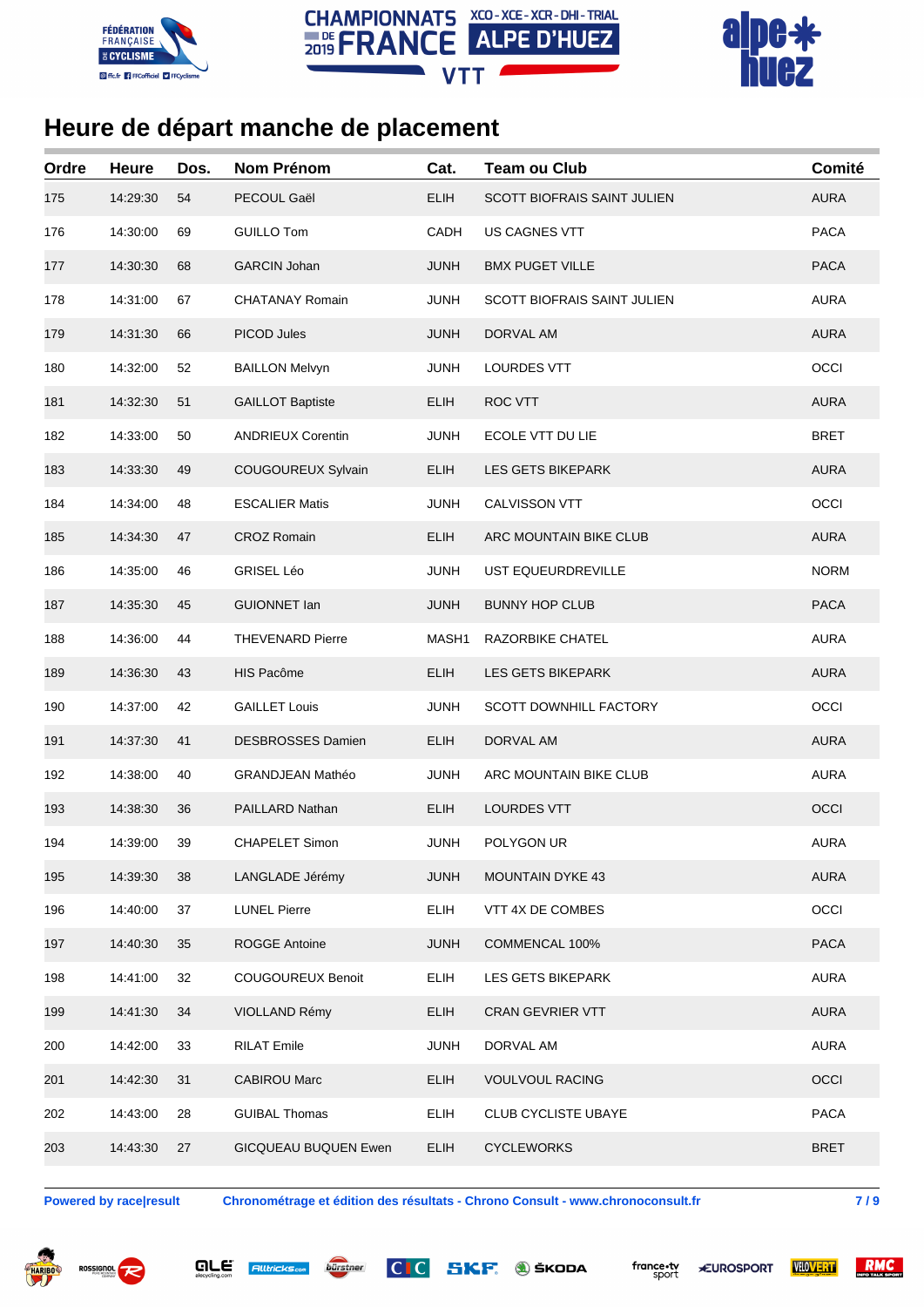





| Ordre | <b>Heure</b> | Dos. | <b>Nom Prénom</b>          | Cat.        | <b>Team ou Club</b>                     | Comité      |
|-------|--------------|------|----------------------------|-------------|-----------------------------------------|-------------|
| 204   | 14:44:00     | 30   | <b>VIDAL Antoine</b>       | <b>JUNH</b> | AMSL FREJUS VTT LE CLUB                 | <b>PACA</b> |
| 205   | 14:44:30     | 29   | <b>RUFFIN Thibaut</b>      | <b>ELIH</b> | COMMENCAL/VALLNORD                      | <b>AURA</b> |
| 206   | 14:45:00     | 26   | <b>MARRY Kevin</b>         | <b>ELIH</b> | <b>VOULVOUL RACING</b>                  | <b>PACA</b> |
| 207   | 14:45:30     | 25   | <b>PIERRON Antoine</b>     | <b>ELIH</b> | <b>VELO SPORT BRIVADOIS</b>             | <b>AURA</b> |
| 208   | 14:46:00     | 24   | <b>CHIROSSEL Anthony</b>   | <b>ELIH</b> | LACHTOUTEAM CVN                         | OCCI        |
| 209   | 14:46:30     | 131  | <b>BOISSIERE Madison</b>   | <b>JUNF</b> | VC MT.AIGOUAL PAYS VIGANAIS             | OCCI        |
| 210   | 14:47:00     | 130  | PLANQUART Lily             | <b>JUNF</b> | <b>TRIBAL SPORT</b>                     | <b>PACA</b> |
| 211   | 14:47:30     | 129  | <b>CADIN Lena</b>          | <b>JUNF</b> | ECOLE VTT DU LIE                        | <b>BRET</b> |
| 212   | 14:48:00     | 128  | <b>ESCUDERO Maelle</b>     | <b>JUNF</b> | <b>LATITUDE VTT</b>                     | OCCI        |
| 213   | 14:48:30     | 127  | <b>CLAVEL Vicky</b>        | <b>JUNF</b> | ANNECY CYCLISME COMPETITION             | <b>AURA</b> |
| 214   | 14:49:00     | 126  | <b>FALOURD Camille</b>     | <b>JUNF</b> | JARNAC V.T.T.                           | <b>NOAQ</b> |
| 215   | 14:49:30     | 125  | PIERRINI Léona             | <b>JUNF</b> | FRC VTT ST VALLIER DE THIEY             | <b>PACA</b> |
| 216   | 14:50:00     | 110  | <b>GOZZI Lauryne</b>       | <b>ELIF</b> | US CAGNES VTT                           | <b>PACA</b> |
| 217   | 14:50:30     | 124  | <b>CHARDONNIERAS Leane</b> | <b>JUNF</b> | PEUJARD VELO CLUB - SECTION COMPETITION | <b>NOAQ</b> |
| 218   | 14:51:00     | 109  | <b>GIMENEZ Viktoria</b>    | <b>ELIF</b> | <b>MOUNTAIN BIKE LES ANGLES</b>         | OCCI        |
| 219   | 14:51:30     | 108  | <b>LOHNER Laura</b>        | <b>ELIF</b> | <b>CRAN GEVRIER VTT</b>                 | <b>AURA</b> |
| 220   | 14:52:00     | 123  | GOZZI Tina                 | <b>JUNF</b> | US CAGNES VTT                           | <b>PACA</b> |
| 221   | 14:52:30     | 107  | <b>BERNARD Mathilde</b>    | <b>ELIF</b> | SCOTT BIOFRAIS SAINT JULIEN             | <b>PACA</b> |
| 222   | 14:53:00     | 106  | <b>FONTAINE Adelina</b>    | ELIF        | RIDING COMPANY                          | LREU        |
| 223   | 14:53:30     | 122  | <b>CHAPPAZ Lauryne</b>     | <b>JUNF</b> | <b>V.C. ST JULIEN EN GENEVOIS</b>       | <b>AURA</b> |
| 224   | 14:54:00     | 121  | <b>GIMENEZ Nastasia</b>    | <b>JUNF</b> | <b>MOUNTAIN BIKE LES ANGLES</b>         | OCCI        |
| 225   | 14:55:00     | 104  | <b>LESOIN Flora</b>        | <b>ELIF</b> | ANNECY CYCLISME COMPETITION             | <b>AURA</b> |
| 226   | 14:56:00     | 105  | <b>DELEST Agnes</b>        | <b>ELIF</b> | US CAGNES VTT                           | <b>PACA</b> |
| 227   | 14:57:00     | 103  | <b>OURDOUILLIE Fiona</b>   | <b>ELIF</b> | US CAGNES VTT                           | <b>PACA</b> |
| 228   | 14:58:00     | 102  | CHAPPAZ Mélanie            | <b>ELIF</b> | HOPE TECHNOLOGY                         | <b>AURA</b> |
| 229   | 14:59:00     | 101  | <b>CABIROU Marine</b>      | <b>ELIF</b> | SCOTT DOWNHILL FACTORY                  | OCCI        |
| 230   | 15:04:00     | 23   | CIRIEGO Maxime             | <b>ELIH</b> | DORVAL AM                               | <b>AURA</b> |
| 231   | 15:04:30     | 22   | PICCOLO Julien             | <b>ELIH</b> | X1 RACING                               | OCCI        |
| 232   | 15:05:00     | 20   | <b>CLEMENT Valentin</b>    | <b>ELIH</b> | <b>U.C.JOINVILLE VALLAGE</b>            | <b>GEST</b> |

**Powered by race|result Chronométrage et édition des résultats - Chrono Consult - www.chronoconsult.fr 8 / 9**